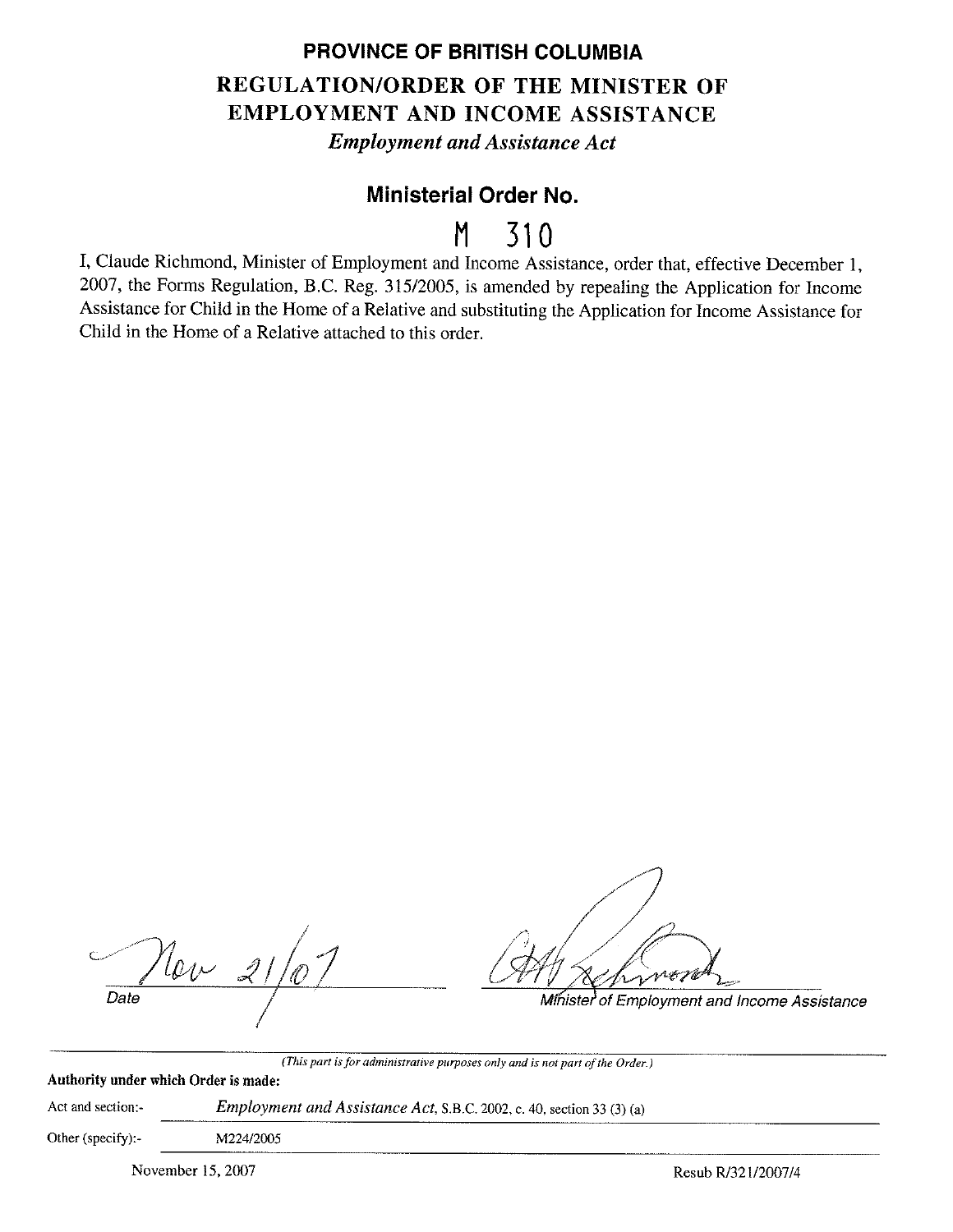

Ministry of Employment and Income Assistance

#### **APPLICATION FOR INCOME ASSISTANCE FOR CHILD IN THE HOME OF A RELATIVE**

The personal information requested on this form is collected under the authority of section 26(c) of the Freedom of Information and Protection of Privacy Act (FIPPA) and will be used for the purpose of administering the child in the home of a relative income assistance program. The collection. use and disclosure of persona! Information is subject to the provisions of the FIPPA. Any questions should be directed to the Employment and Assistance Worker receiving the application for income assistance for the child in the home<br>of a relative. of a relative. .

In addition to completing this form, every person listed in Section 3 must complete a Child in the Home of a Relative Screening Consent form, which is required as part of this application. **1. CHILD** 

| 1. CHILD                                                    |                                                               |              |                             |
|-------------------------------------------------------------|---------------------------------------------------------------|--------------|-----------------------------|
| <b>SURNAME</b>                                              | <b>GIVEN NAME</b>                                             |              | BIRTHDATE (YYYY MMM DD)     |
|                                                             |                                                               |              |                             |
| <b>CITIZENSHIPAMMIGRATION STATUS</b>                        |                                                               |              |                             |
| ∣ ∤<br>CANADIAN                                             | LANDED IMMIGRANT<br>SPONSORED                                 | <b>OTHER</b> |                             |
| 2. RELATIVE CARING FOR CHILD                                |                                                               |              |                             |
| <b>SURNAME</b>                                              | <b>GIVEN NAME</b>                                             |              | SOCIAL INSURANCE NUMBER     |
|                                                             |                                                               |              |                             |
| <b>ADDRESS</b>                                              |                                                               |              |                             |
| MAILING ADDRESS (if different)                              |                                                               |              | <b>TELEPHONE</b>            |
|                                                             |                                                               |              |                             |
| RELATIONSHIP TO THE CHILD                                   |                                                               |              |                             |
| DO YOU HAVE LEGAL CUSTODY OR GUARDIANSHIP?<br>YES <b>NO</b> |                                                               |              |                             |
| 3. PERSONS LIVING IN RELATIVE'S HOME                        |                                                               |              |                             |
|                                                             | List all persons age 18 years or older who live in your home: |              |                             |
| i) NAME                                                     | AKA'S, ALIASES                                                |              | DATE OF BIRTH (YYYY MMM DD) |
| ii)                                                         |                                                               |              |                             |
|                                                             |                                                               |              |                             |
| iii)                                                        |                                                               |              |                             |
| iv)                                                         |                                                               |              |                             |
|                                                             |                                                               |              |                             |

,) S) vii) viii) **4. RELATIVE'S CONFIRMATION OF CHILD'S PLACEMENT** 

| CHILD'S NAME                    |                               | leaves my home or of any changes concerning the information I have provided. |                              |  |  |
|---------------------------------|-------------------------------|------------------------------------------------------------------------------|------------------------------|--|--|
| SIGNATURE OF RELATIVE           | NAME AND SIGNATURE OF WITNESS |                                                                              | DATE SIGNED (YYYY MMM DD)    |  |  |
| 5. PARENT(S)                    |                               |                                                                              |                              |  |  |
| SURNAME                         | <b>GIVEN NAME</b>             | BIRTHDATE (YYYY MMM DD)                                                      | <b>TELEPHONE</b>             |  |  |
| <b>ADDRESS</b>                  |                               |                                                                              |                              |  |  |
| AMOUNT OF CONTRIBUTION TO CHILD |                               |                                                                              | WHO IS THE CUSTODIAL PARENT? |  |  |
|                                 |                               | BOTH<br>▐                                                                    | FATHER<br><b>MOTHER</b>      |  |  |